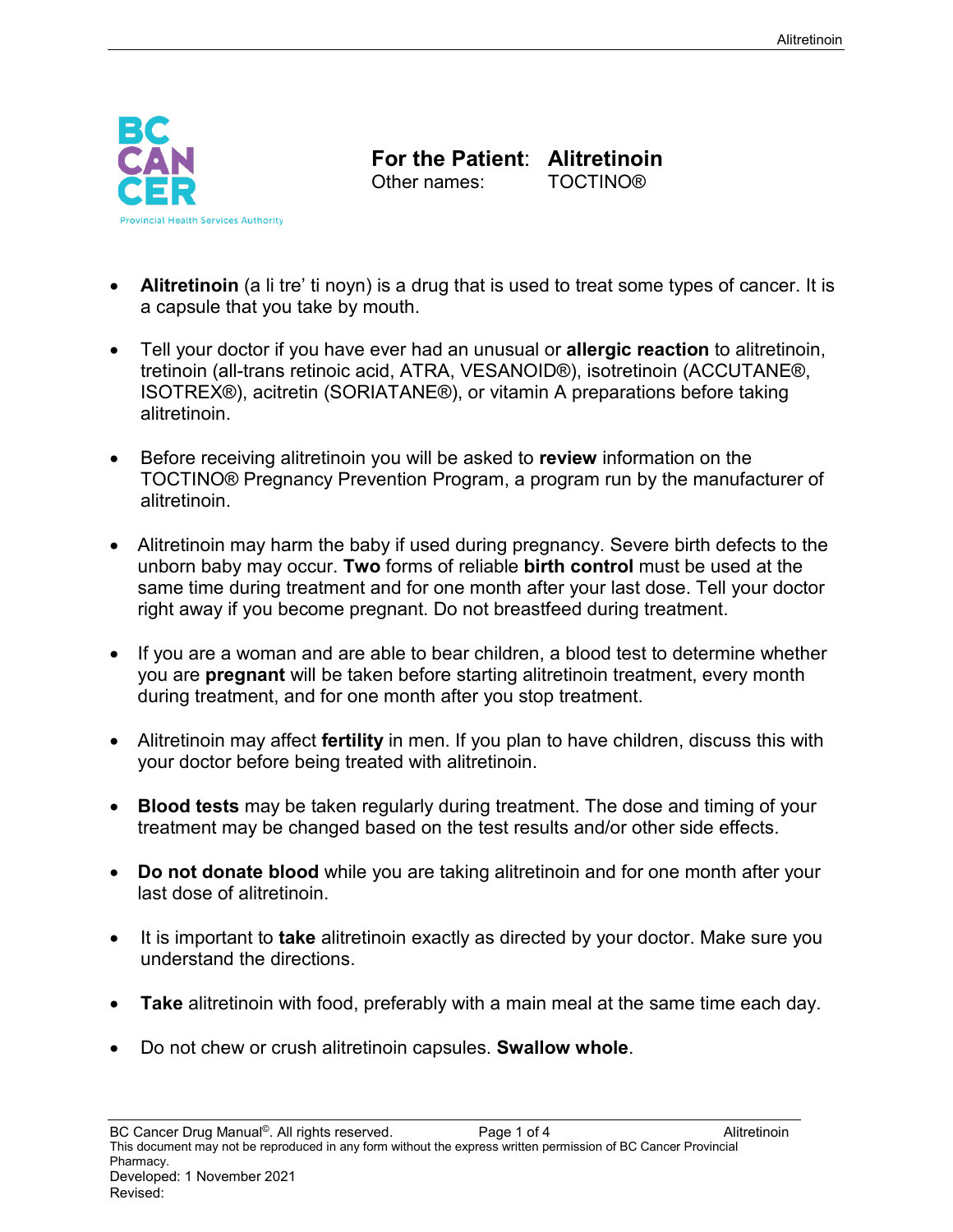- If you **miss a dose** of alitretinoin, take it as soon as you can if it is within 12 hours of the missed dose. If it is more than 12 hours since your missed dose, skip the missed dose and go back to your usual dosing times. Do NOT take a double dose to make up for the missed dose.
- If you **vomit** the dose of alitretinoin within 30 minutes of taking it, repeat the dose. Let your doctor know as a medication to prevent nausea may be required for future doses.
- Other drugs such as ketoconazole (NIZORAL®), tetracycline (ACHROMYCIN V®), methotrexate (RHEUMATREX®), and some birth control pills may **interact** with alitretinoin. Tell your doctor if you are taking these or any other drugs as you may need extra blood tests or your dose may need to be changed. Check with your doctor or pharmacist before you start or stop taking any other drugs.
- Vitamin A may increase the side effects of alitretinoin (hypervitaminosis A). **Do NOT take** vitamin A supplements while being treated with alitretinoin. Check with your doctor or pharmacist before you start taking any new vitamin supplements, including multivitamins.
- The **drinking of alcohol** (in small amounts) does not appear to affect the safety or usefulness of alitretinoin.
- **Store** alitretinoin capsules out of the reach of children, at room temperature, away from heat, light, and moisture.
- **Tell** doctors, dentists, and other health professionals that you are being treated with alitretinoin before you receive any treatment from them.

Side effects are listed in the following table in the order in which they may occur. Tips to help manage the side effects are included.

| <b>SIDE EFFECTS</b>                                        | <b>MANAGEMENT</b>                                                                                                                                                                                                                                                                                                                              |
|------------------------------------------------------------|------------------------------------------------------------------------------------------------------------------------------------------------------------------------------------------------------------------------------------------------------------------------------------------------------------------------------------------------|
| <b>Nausea</b> does not usually occur with<br>alitretinoin. |                                                                                                                                                                                                                                                                                                                                                |
| Headache may sometimes occur.                              | • Take acetaminophen (e.g., TYLENOL <sup>®</sup> )<br>every 4-6 hours if needed, to a<br>maximum of 4 g (4000 mg) per day.<br>• Severe headache that is not controlled<br>with acetaminophen OR headache<br>which occurs together with nausea and<br>vomiting or changes in eyesight should<br>be reported to your doctor <i>immediately</i> . |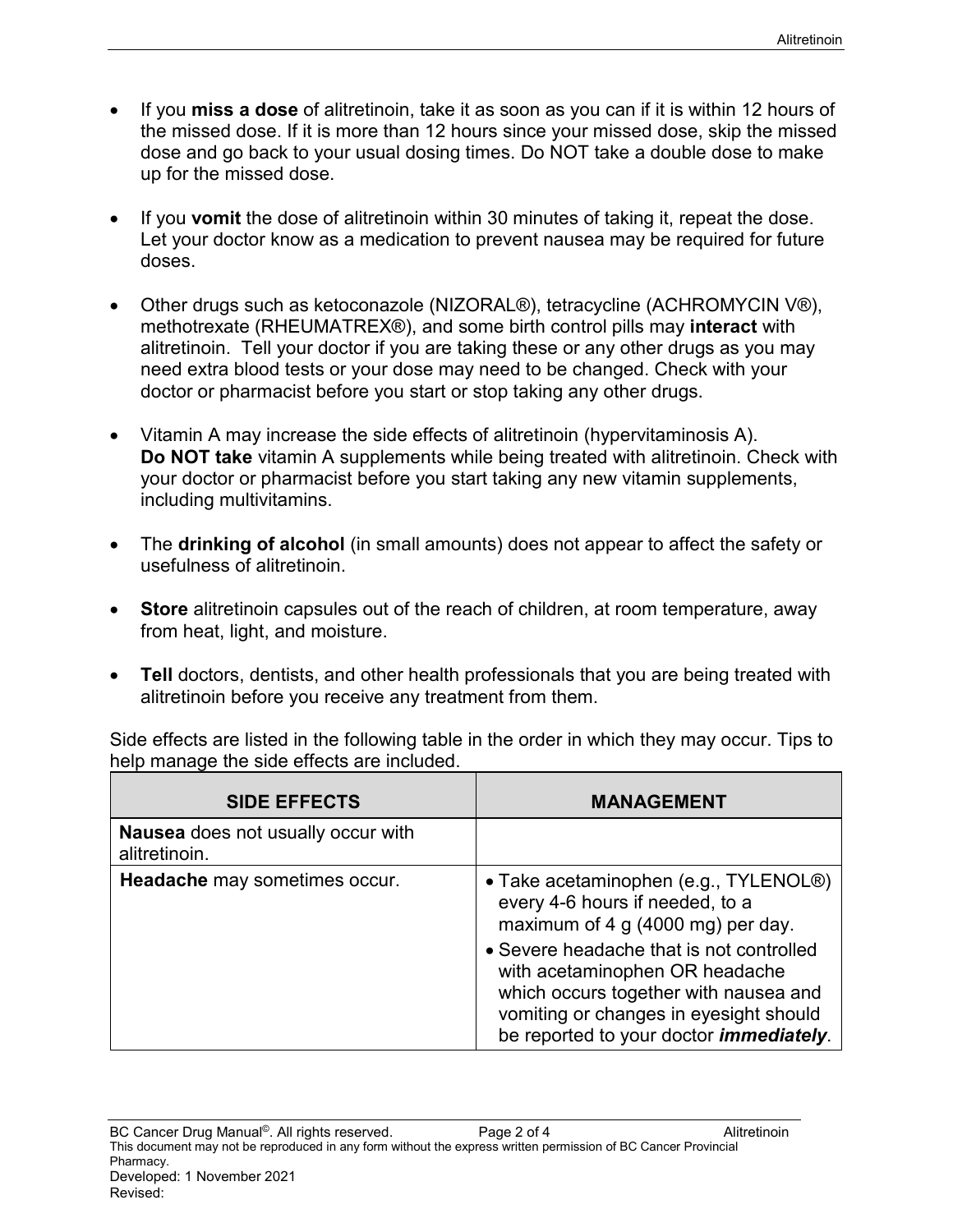| <b>SIDE EFFECTS</b>                                                                                                                                         | <b>MANAGEMENT</b>                                                                                                                                                                                                                                                                   |
|-------------------------------------------------------------------------------------------------------------------------------------------------------------|-------------------------------------------------------------------------------------------------------------------------------------------------------------------------------------------------------------------------------------------------------------------------------------|
| Eye problems, such as dry eyes, eyelid<br>swelling, decreased night vision, and<br>blurry vision may rarely occur.                                          | • Use caution when driving or operating<br>machinery.<br>• Tell your doctor at your next visit,<br>especially if your eye problems do not<br>go away or get worse.<br>• Eye changes which occur together with<br>a headache should be reported to your                              |
| Increase in cholesterol or triglycerides<br>(one of the types of fat in the blood) may<br>commonly occur.                                                   | doctor <i>immediately</i> .<br>Discuss this with your doctor if you have:<br>• A history of heart disease.<br>• High blood pressure.<br>· High cholesterol or triglycerides.<br>You may need to have your cholesterol<br>level checked a few months after starting<br>alitretinoin. |
| Your skin may sunburn more easily than<br>usual.                                                                                                            | Refer to Your Medication Sun Sensitivity<br>and Sunscreens <sup>*</sup> or the BC Health<br>Guide for more information.<br>• After sun exposure, if you have a<br>severe sunburn or skin reaction such as<br>itching, rash, or swelling, contact your<br>doctor.                    |
| Hair loss is rare with alitretinoin. If you<br>lose hair, it will grow back once you stop<br>treatment with alitretinoin. Colour and<br>texture may change. | If hair loss is a problem, refer to<br>Resources for Hair Loss and Appearance<br>Changes - Patient Handout.*                                                                                                                                                                        |

**\*Please ask your nurse or pharmacist for a copy.**

## **STOP TAKING ALITRETINOIN AND SEE YOUR DOCTOR OR GET EMERGENCY HELP IMMEDIATELY IF YOU HAVE:**

- Signs of an **allergic reaction** (rare) including dizziness, fast heartbeat, face swelling, or breathing problems.
- **Headache** that is not controlled with acetaminophen, or **headache** which occurs together with nausea and vomiting or changes in eyesight.
- **Severe diarrhea**, bloody diarrhea, rectal bleeding, or stomach cramping or pain.

## **SEE YOUR DOCTOR AS SOON AS POSSIBLE (DURING OFFICE HOURS) IF YOU HAVE:**

- Signs of **hypervitaminosis A** such as nausea, vomiting, bone pain, headache, dry skin, lip or mouth dryness or swelling, and rash.
- **Changes in mood** or feelings of sadness that are not usual for you.
- Signs of **liver problems** such as yellow eyes or skin, white or clay-coloured stools.